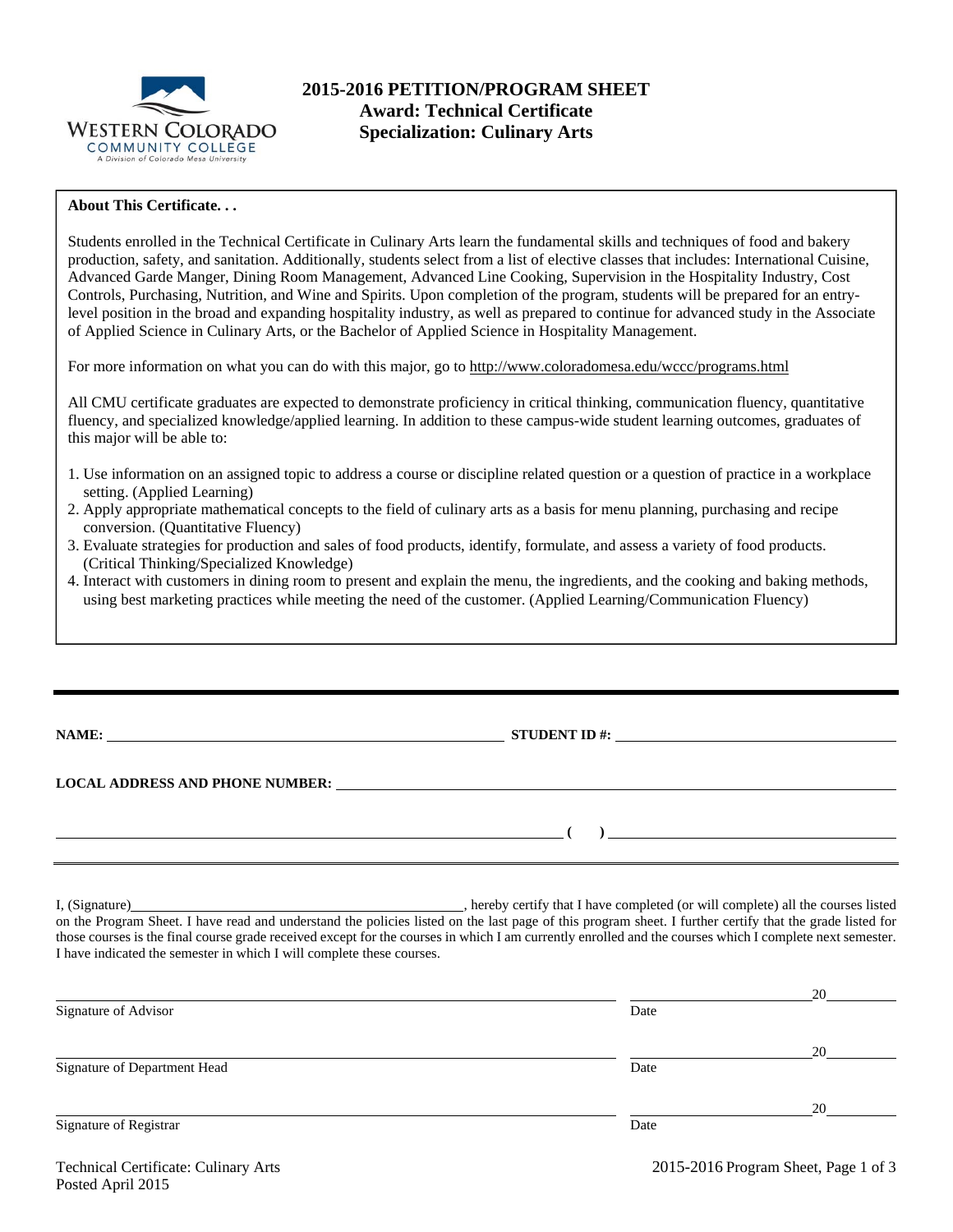### **Students should work closely with a faculty advisor when selecting and scheduling courses prior to registration.**

#### **DEGREE REQUIREMENTS:**

- 2.00 cumulative GPA or higher in all CMU coursework and a "C" or better must be achieved in each course which comprises the area of emphasis or specialization.
- Pre-collegiate courses (usually numbered below 100) cannot be used for graduation.
- A student must follow the CMU graduation requirements either from 1) the program sheet for the major in effect at the time the student officially declares a major; or 2) a program sheet for the major approved for a year subsequent to the year during which the student officially declares the major and is approved for the student by the department head. Because a program may have requirements specific to the degree, the student should check with the faculty advisor for additional criteria. It is the student's responsibility to be aware of, and follow, all requirements for the degree being pursued. Any exceptions or substitutions must be approved by the student's faculty advisor and Department Head.
- When filling out the program sheet a course can be used only once.
- See the "Undergraduate Graduation Requirements" in the catalog for additional graduation information.

## **TECHNICAL CERTIFICATE: CULINARY ARTS**

| (30 semester hours) |                            |   |                         | Course No Title                                                     |  | Sem.hrs Grade Term/Trns |
|---------------------|----------------------------|---|-------------------------|---------------------------------------------------------------------|--|-------------------------|
| Course No Title     |                            |   | Sem.hrs Grade Term/Trns |                                                                     |  |                         |
|                     |                            |   |                         | <b>Electives:</b> Choose at least 13 semester hours from list below |  |                         |
| <b>Core Classes</b> |                            |   |                         |                                                                     |  |                         |
| CUAR 100            | Culinary Fundamentals      |   |                         |                                                                     |  |                         |
| CUAR 101            | Food Safety and Sanitation | 2 |                         | <b>CUAR</b>                                                         |  |                         |
| <b>CUAR 125</b>     | Introduction to Foods      |   |                         | <b>CUAR</b>                                                         |  |                         |
| <b>CUAR 129</b>     | Center of the Plate        |   |                         | <b>CUAR</b>                                                         |  |                         |
| <b>CUAR 145</b>     | Introduction to Baking     |   |                         |                                                                     |  |                         |

 $\mathsf{I}$ 

### **Electives: Choose 13 semester hours from the following**

CUAR 156 Nutrition for the Hospitality Professional (3) CUAR 179 Wine, Spirits and Beers (3) CUAR 190 Dining Room Management (4) CUAR 233 Advanced Line Prep and Cookery (4) CUAR 245 International Cuisine (3) CUAR 251 Advanced Garde Manger (3)

CUAR 255 Supervision in the Hospitality Industry (3) CUAR 262 Purchasing for the Hospitality Industry (3) CUAR 271 Techniques of Competition – Hot Food (3) CUAR 272 Techniques of Competition – Cold Food (3) CUAR 281 Internship (1-6)

**Additional expenses** – Students in Culinary Arts are required to purchase cooking tools and uniforms. This does not include required textbooks. These costs vary with student needs and brand or quality of tools purchased.